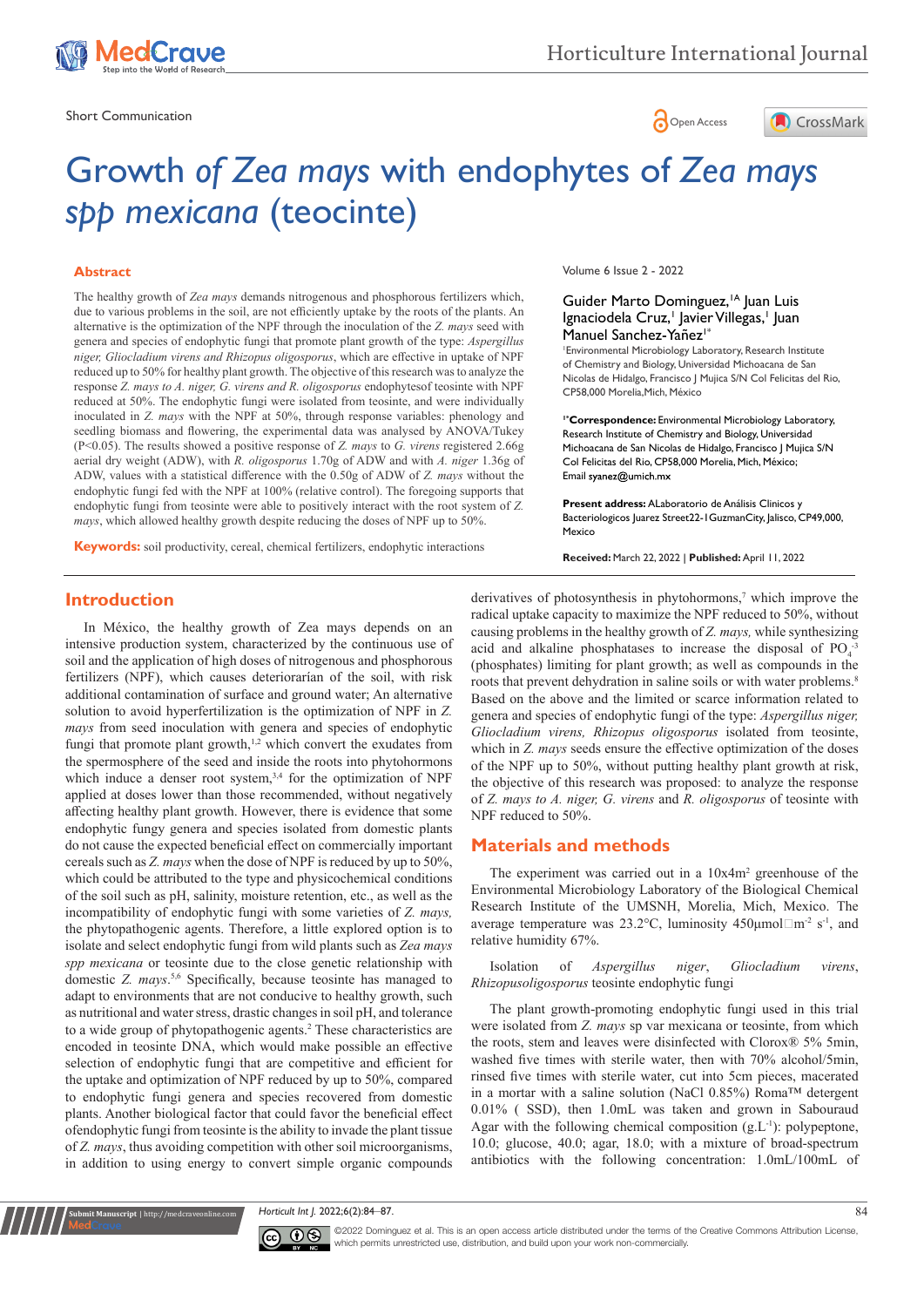chloramphenicol, cefotaxine, tetracycline, ciprifloxacin, trimethoprim with sulfametazole; a pH adjusted to 5.6, after sterilizing at 120°C/15minutes. The teosinte tissues grown in Sabouraud Agar were incubated at 35°C/7 days. <sup>9</sup> During this time, colonies were detected that were similar to the genera by microscopic lactophenol blue staining. of *Aspergillus, Gliocladium and Rhizopus*, which according to the literature belong to the genera and species of *A. niger, G. virens, R. oligosporus*. 10,11

Inoculation of *Zea mays* with *Aspergillus niger, Gliocladium virens, Rhizopus oligosporus t*eosinte endophytes.

In *Z. mays* seeds were disinfected with the same procedure described in section a); for every 10 seeds they were inoculated with 1 mL of *A. niger, G. virens, R. oligosporus* at a density of 1.5 x 10-8 PFU (propagule-forming units) /mL calculated based on a viable plate count in Agar Sabouraud. Subsequently, in the upper part of the Leonard jars (Figure 1), 4 seeds of *Z. mays* with or without *A. niger, G. virens, R. oligosporus* were sown as described in the randomized block experimental design with two controls, three treatments and six repetitions (Table 1): *Z. mays* without endophytic fungi irrigated only with water or absolute control (AC); *Z. mays* untreated with endophytic fungi, *R. oligosporus* fed with 100% NPF or relative control (RC); *Z. mays* inoculated with *A. niger, G. virens* or *R. oligosporus* with 50% NPF in a mineral solution with the following chemical composition (g.L<sup>-1</sup>):  $NH_4NO_3$  12.0,  $KH_2PO_4$  3.0,  $K_2HPO_4$ 3.5,  $MgSO_4$  1.5,  $CaCl_2$  0.1,  $FeSO_4$  0.5mL/L, and 1.0mL/L of the trace element solution, the pH was adjusted to 7.0. The response variables were based on phenology: plant height (PH) and root length (RL); in the biomass: aerial fresh weight (AFW) and radical (RFR); for the aerial dry weight (ADW) and radical (RDW).<sup>9</sup> The experimental data obtained were analyzed by ANOVA and Tukey (P≤0.05), to establish the minimum difference.<sup>12</sup>



**Figure 1** Leonard's lar Diagram.

Recovery of *Aspergillus niger, Gliocladium virens, Rhizopus oligosporus* from plant tissues *of Zea mays.*

To determine that the healthy growth of *Z. mays* both at the seedling and flowering level was due to the beneficial effect of *A. niger, G. virens* and *R. oligosporus*, the roots, stem and leaves were disinfected as in the subsection a) for teosinte, then they were crushed; they were suspended in 9.0mL of SSD at 0.85%, then 1.0mL was grown in Sabouraud Agar with a mixture of antibiotics of the type: chloramphenicol, cefotaxine, tetracycline, ciprifloxacin, trimethoprim with sulfametazole; the pH was adjusted to 5.6, the Sabouraud Agar

was incubated at  $35^{\circ}$ C/7 days.<sup>9</sup> At the end of the incubation time, morphologies similar to the genera and species of *A. niger, G. virens, R. oligosporus* appeared, which were compared with the endophytic fungi isolated from the plant tissues of teosinte, as well as with resistance to antibiotics used for isolation. While in *Z. mays* without *A. niger, G. virens* and *R. oligosporus,* fed with the doses of the NPF at 100% or relative control, no fungus was detected, especially those previously described. In contrast, if they were detected in *Z. mays*  when inoculated with *A. niger, G. virens, R. oligosporus*.

#### **Results and discusion**

Table 2 Response of *Zea mays to Aspergillus niger, Gliocladium virens and Rhizopus oligosporu*s to seedlings stage with 50% nitrogen and phosphorus fertilizer.

Table 2 shows the response of *Z. mays* 30days after sowing inoculated with R. oligosporus and the NPF reduced to 50%, which registered 30.80cm of PH and 16.80cm of RL both numerical values without statistical difference compared to those recorded in *Z. mays*  with *A. niger or G. virens.* This supports that once these teosinte endophytic fungi survived on the surface of the *Z. mays* seed, they converted the exudates from the spermosphere into phytohormons, to end embryo dormancy and accelerate germination sedes,<sup>13,14</sup> to later colonize the interior of the root system where they transformed some simple carbon compounds derived from photosynthesis into phytohormons, for rapid and better uptake of the NPF reduced to 50%.15,16 The values of the parameters of the phenology of *Z. mays*  with the endophytic fungi, were statistically different in comparison with the 23.60cm of pH and the 13.20cm of *Z. mays* without *A. niger, G. virens and R. oligosporus* fed with the 100% NPF or relative control. Depending on the biomass, the positive effect of *A. niger* on the growth of *Z. mays* with the NPF at 50%, was recorded: 0.95g of AFW, 0.43g of RFW, 0.21g of ADW and 0.05RDW, all of these numerical values were statistically different from those recorded in *Z. mays* with *G. virens* and *R. oligosporus* with 50% NPF, as well as with 0.69g of AFW, 0.17g of RFW, 0.05g of ADW and 0.02 of *Z. mays* without the endophytic fungifed with the NPF at 100% or RC. The positive response of *Z. mays* to *A. niger, G. virens and R. oligosporus* according to the data shown, indicates that by colonizing the interior of the root primordium and normal roots, they converted some organic compounds such as amino acids from plant metabolism, in phytohormons that promoted the multiplication of the roots, which increased the exploration capacity in the soil, while improving the uptake and optimization of the NPF dose reduced to 50% for healthy growth of *Z. mays*. 17,18

In Table 3, at flowering, the positive response of *Z. mays* inoculated with A. niger plus the NPF at 50% is shown, which registered 96cm of PH and 25.20cm of RL, statistically different numerical values with the 67cm of PH. and the 20cm RL of *Z. mays* untreated with the endophytic fungi alone with the NPF at 100 or relative control, as well as with those obtained in *Z. mays* with *G. virens and R. oligosporus*. The positive response of *Z. mays* to these endophytic fungi confirms that they were able to colonize the interior of the root system, where they transformed carbon compounds derived from photosynthesis into phytohormons, which stimulated mitosis and karyokinesis of the root system tissue for optimization of NPF reduced up to 50%.<sup>1,7</sup> Regarding the fresh biomass, a beneficial effect of *R. oligosporus was recorded in Z. mays* and the NPF at 50%, where it reached 46g of AFW and 11.84g of RFW, both values without statistical difference from those obtained in *Z. mays with A. niger and G. virens*, however, when comparing the previous numerical values with the 12.65g of AFW and the 1.60g of RFW of *Z. mays* not treated with the

**Citation:** Dominguez GM, Cruz JLI, Villegas J, et al. Growth *of Zea mays* with endophytes of *Zea mays spp mexicana* (teocinte). *Horticult Int J.* 2022;6(2):84‒87. DOI: [10.15406/hij.2022.06.00246](https://doi.org/10.15406/hij.2022.06.00246)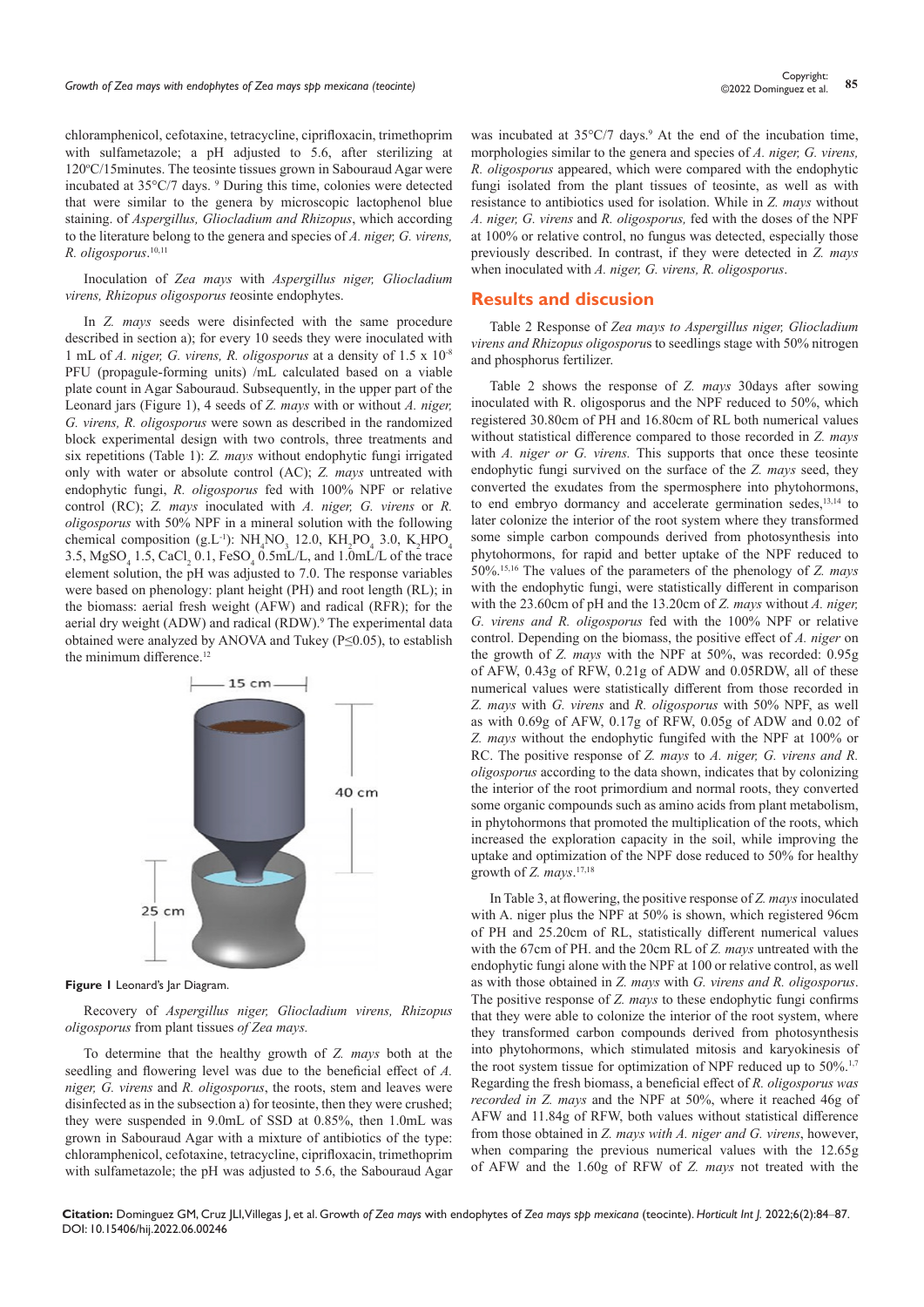# *Growth of Zea mays with endophytes of Zea mays spp mexicana (teocinte)* **<sup>86</sup>** Copyright:

endophytic fungi, but if fed with the NPF at 100% or RC if there was a statistical difference, while for the dry weight *Z. mays* with *G. virens* registered 5.64g of ADW and 2.66g of RDW, numerical values with the statistical difference compared to 1.90g of ADW and 0.50g of RDW of *Z. mays* without inoculating with *A. niger, G. virens or R. oligosporus* fed exclusively with the NPF at 100% or RC. The parameters according to the fresh and dry weight of *Z. mays* with *endophytic fungi* indirectly demonstrate the ability of these fungi isolated from teosinte to invade and colonize the interior of the roots of *Z. mays* where they transformed photosynthesis metabolites into phytohormons to optimize the maximum radical uptake capacity of NPF reduced up to 50%, without compromising healthy plant growth.19-21 This indicates that *A. niger, G. virens or R. oligosporus*, by locating inside the root system, avoided external competition with other microorganisms: bacteria, fungi and actinomycetesfrom the rhizosphere, which limits the optimization of the NPF in *Z. mays*. In addition, the genetic specificity that exists between the endophytic fungi genera and species of teosinte and the organs of *Z. mays* also contributed, which favored the endophytic fungi to interact positively with *Z. mays*. 22-25

Table I Experimental design to analyze the response of Zea mays to Aspergillus niger, Gliocladium virens and Rhizopus oligosporus endophytes of teosinte

| *Zea mays             | Aspergillusniger         | <b>Gliocladiumvirens</b> | Rhizopusoligosporus | water                    | Nitrogen and Phosphorus fertilizer (NPF) |  |  |  |
|-----------------------|--------------------------|--------------------------|---------------------|--------------------------|------------------------------------------|--|--|--|
| Absolute control (AC) | $\overline{\phantom{a}}$ |                          |                     |                          |                                          |  |  |  |
| Relative Control (RC) | ٠                        |                          |                     | $\overline{\phantom{a}}$ | 100%                                     |  |  |  |
| Treatment-1           |                          | -                        |                     | $\overline{\phantom{0}}$ | 50%                                      |  |  |  |
| Treatment-2           |                          |                          |                     | $\sim$                   | 50%                                      |  |  |  |
| Treatment 3           |                          |                          |                     | $\overline{\phantom{a}}$ | 50%                                      |  |  |  |

\*number of repetitions (n), 6; applied (+); not applied (-); nitrogenous and phosphorous fertilizer (NPF)

**Table 2** Response of *Zea mays to Aspergillus niger, Gliocladium virens and Rhizopus oligosporu*s to seedlings stage with 50% nitrogen and phosphorus fertilizer

| *Zea mays                                     | <b>Plant height (cm)</b> | Radical length(cm) | Fresh weight $(g)$ |                   | Dry weight(g)     |                   |
|-----------------------------------------------|--------------------------|--------------------|--------------------|-------------------|-------------------|-------------------|
|                                               |                          |                    | aerial             | radical           | aerial            | radical           |
| Irrigated only water or control absoluto (AC) | $21.20c*$                | 14.80 <sup>b</sup> | 0.63c              | $0.20^{bc}$       | 0.05 <sup>b</sup> | 0.02 <sup>b</sup> |
| Fedwith NPFat 100% orrelative control (CR)    | 23.60 <sup>b</sup>       | 13.20 <sup>c</sup> | 0.69 <sup>b</sup>  | 0.17 <sup>b</sup> | 0.05 <sup>b</sup> | 0.02 <sup>b</sup> |
| Aspergillus niger and NPFat 50% (T1)          | 28.20a                   | 18.20 <sup>a</sup> | 0.95a              | 0.43a             | 0.21a             | 0.05 <sup>a</sup> |
| Gliocladiumvirens NPFat 50% (T2)              | 27.00a                   | 16.00 <sup>b</sup> | 0.75 <sup>b</sup>  | 0.14 <sup>c</sup> | 0.06 <sup>b</sup> | 0.03 <sup>b</sup> |
| Rhizopusoligosporus NPFat 50% (T3)            | $30.80$ <sup>a</sup>     | 16.80 <sup>b</sup> | 1.07a              | $0.31^{ab}$       | 0.08 <sup>b</sup> | 0.02 <sup>b</sup> |

\*n, 6; NPF, Nitrogenous and phosphorous fertilizers; \*\*values with statistical difference (P<0.05) according ANOVA/Tukey.

**Table 3** Response of *Zea mays to Aspergillus niger, Gliocladium virens and Rhizopus oligosporus* to flowering with 50% nitrogen and phosphorus fertilizers

| *Zea mays                                     | Plant height (cm)    | Radical length(cm) | Fresh weight $(g)$ |                    | Dry weight(g)      |                     |
|-----------------------------------------------|----------------------|--------------------|--------------------|--------------------|--------------------|---------------------|
|                                               |                      |                    | aerial             | radical            | aerial             | radical             |
| Irrigated only water or control absoluto (AC) | $21.20c*$            | $67.00c***$        | 30.00a             | 6.00 <sup>d</sup>  | 1.30c              | 0.90 <sup>d</sup>   |
| Fedwith NPFat 100% orrelative control (CR)    | 23.60 <sup>b</sup>   | 71.00 <sup>c</sup> | 20.00 <sup>c</sup> | 12.65 <sup>c</sup> | 1.60 <sup>c</sup>  | 1.90c               |
| Aspergillus niger and NPFat 50% (T1)          | 28.20a               | 96.00a             | 25.20 <sup>b</sup> | $36.25^{b}$        | 8.89 <sup>b</sup>  | 4.30 <sup>b</sup>   |
| Gliocladiumvirens NPFat 50% (T2)              | 27.00a               | 75.20 <sup>b</sup> | $19.80^\circ$      | 37.52 <sup>a</sup> | 10.10 <sup>a</sup> | $5.64$ <sup>a</sup> |
| Rhizopusoligosporus NPFat 50% (T3)            | $30.80$ <sup>a</sup> | 84.20 <sup>b</sup> | 18.00c             | 46.00a             | 11.84 <sup>a</sup> | 5.80 <sup>a</sup>   |

n, 6; NPF, Nitrogenous and phosphorous fertilizers; \*\*values with a statistical difference (P<0.05) according to ANOVA/Tukey.

# **Conclusions**

Teosinte is a source of plant growth-promoting fungi such as *A. niger, G. virens and R. oligosporus*, which are able to be competitive and effective in optimizing the reduced dose of NPF up to 50% for healthy growth regarding that the intensive production system used to crop *Z. mays.* To maintain the production of this cereal, both the NPF, when they are not uptake by *Z. mays*, cause deterioration not only of the soil and water, but also contribute to global warming. In this sense, the use of endophytic fungus isolated from teosinte for the production of *Z. mays* is an option to avoid these problems.

# **Acknowledgments**

To Project 2.7 (2022) CIC-UMSNH, To Phytonutrimentos de Mexico and BIONUTRA, S. A de CV, Maravatio, Mich, México.

# **Conflicts of interest**

The authors declared no have conflict interest for the study.

### **References**

1. [Abello JF, Kelemu S. Endophytic fungi: adaptive advantages that live](https://www.redalyc.org/pdf/4499/449945021006.pdf)  inside plants. *[Ciencia y Tecnología Agropecuaria](https://www.redalyc.org/pdf/4499/449945021006.pdf)*. 2006;7(2):55‒57.

- 2. [Lata R, Chowdhury S, Gond SK, White Jr JF. Induction of abiotic](https://scholar.google.co.in/scholar?q=Induction+of+abiotic+stress+tolerance+in+plants+by+endophytic+microbes&hl=en&as_sdt=0&as_vis=1&oi=scholart)  [stress tolerance in plants by endophytic microbes.](https://scholar.google.co.in/scholar?q=Induction+of+abiotic+stress+tolerance+in+plants+by+endophytic+microbes&hl=en&as_sdt=0&as_vis=1&oi=scholart) *Letters in applied microbiology*[. 2018;66\(4\):268‒276.](https://scholar.google.co.in/scholar?q=Induction+of+abiotic+stress+tolerance+in+plants+by+endophytic+microbes&hl=en&as_sdt=0&as_vis=1&oi=scholart)
- 3. [Beyrle H. The role of phytohormones in the function and biology](https://link.springer.com/chapter/10.1007/978-3-662-08897-5_16)  of mycorrhizas. *In [Mycorrhiza. Springer, Berlin, Heidelberg](https://link.springer.com/chapter/10.1007/978-3-662-08897-5_16)*. [1995;365‒390.](https://link.springer.com/chapter/10.1007/978-3-662-08897-5_16)
- 4. [Egamberdieva D, Wirth SJ, Alqarawi AA, Abd Allah EF, Hashem A.](https://www.frontiersin.org/articles/10.3389/fmicb.2017.02104/full)  [Phytohormones and beneficial microbes: essential components for plants](https://www.frontiersin.org/articles/10.3389/fmicb.2017.02104/full)  [to balance stress and fitness.](https://www.frontiersin.org/articles/10.3389/fmicb.2017.02104/full) *Frontiers in microbiology*. 2017;8:2104.
- 5. [Eubanks MW. The mysterious origin of maize.](https://www.jstor.org/stable/4256485) *Economic Botany*. [2001;492‒514.](https://www.jstor.org/stable/4256485)
- 6. [Galinat WC. A reconstruction of a possible role of crucial observations](https://www.jstor.org/stable/4256491)  [leading to a rapid domestic transformation of wild teosinte into the first](https://www.jstor.org/stable/4256491)  maize. *Economic Botany*[. 2001;55\(4\):570‒574.](https://www.jstor.org/stable/4256491)
- 7. [Chowdhury S, Lata R, Kharwar RN, Gond SK. Microbial Endophytes](https://link.springer.com/chapter/10.1007/978-3-030-10504-4_21)  [of Maize Seeds and Their Application in Crop Improvements.](https://link.springer.com/chapter/10.1007/978-3-030-10504-4_21) *Seed Endophytes*[. 2019;449‒463.](https://link.springer.com/chapter/10.1007/978-3-030-10504-4_21)
- 8. [Gond SK, Bergen MS, Torres MS, White JF, Kharwar RN. Effect of](https://link.springer.com/article/10.1007/s13199-015-0348-9)  [bacterial endophyte on expression of defense genes in Indian popcorn](https://link.springer.com/article/10.1007/s13199-015-0348-9)  against *[Fusarium moniliforme](https://link.springer.com/article/10.1007/s13199-015-0348-9)*. *Symbiosis*. 2015;66(3):133‒140.

**Citation:** Dominguez GM, Cruz JLI, Villegas J, et al. Growth *of Zea mays* with endophytes of *Zea mays spp mexicana* (teocinte). *Horticult Int J.* 2022;6(2):84‒87. DOI: [10.15406/hij.2022.06.00246](https://doi.org/10.15406/hij.2022.06.00246)